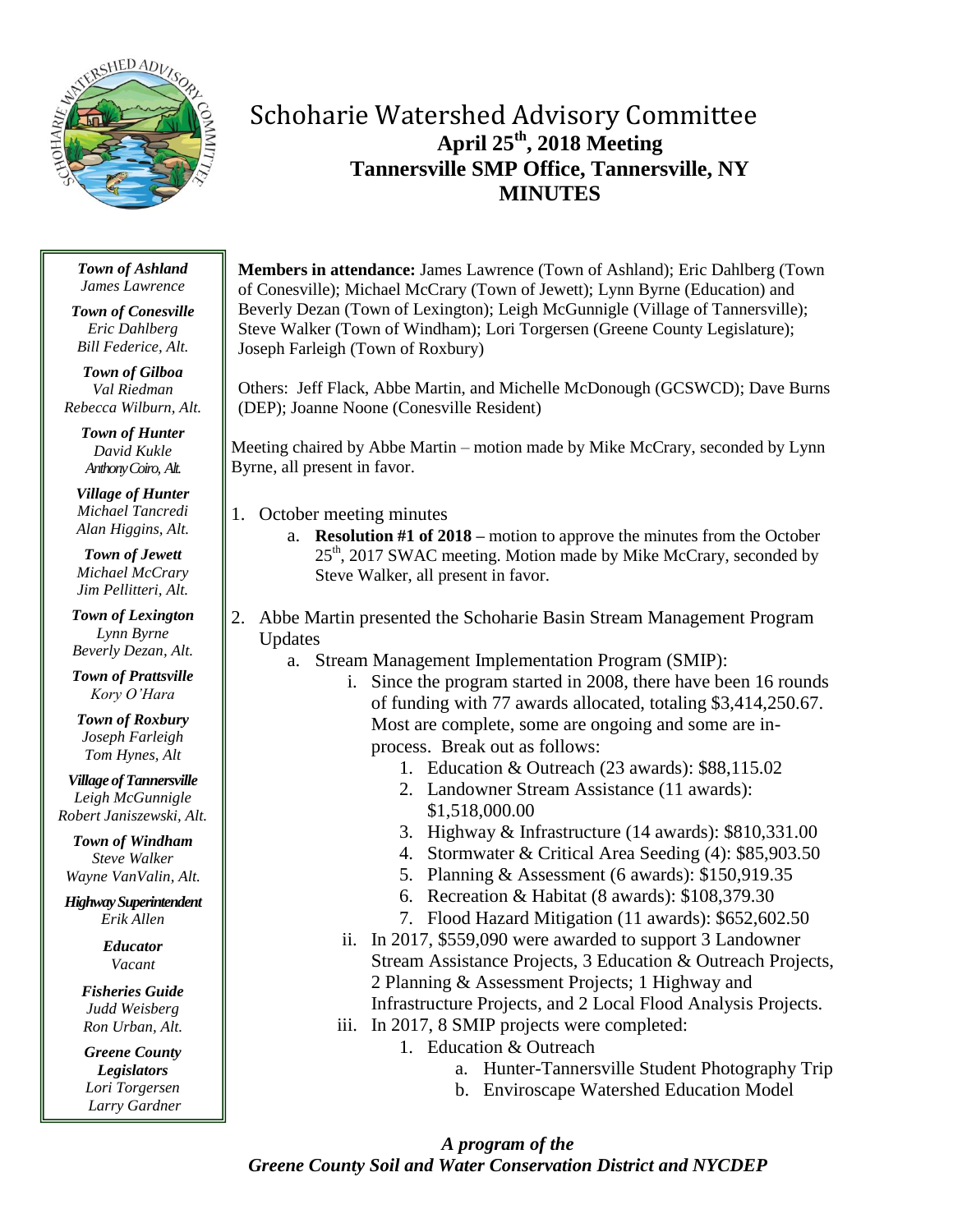- c. Schoharie Watershed Month 2017
- 2. Recreation & Habitat
	- a. Town of Ashland Streamside Park Enhancements
- 3. Highway & Infrastructure
	- a. Mountaintop Sweeper and Vacuum Truck
	- b. County Route 2 Culvert Replacement
- 4. Flood Hazard Mitigation
	- a. Town of Convesville LFA
- 5. Landowner Assistance
	- a. Rieger Streambank Restoration (part of Batavia Kill Restoration at Kastanis)
- b. Local Flood Analysis
	- i. Five LFAs completed to date: Prattsville, Lexington, Windham, Tannersville, Conesville, Ashland.
	- ii. Hunter LFA under development.
	- iii. Jewett LFA TBD.
- c. Stream Restoration Projects
	- i. County Route 2 Culvert Replacement
		- 1. SMIP funded project (awarded in fall 2016)
		- 2. Improved conveyance and sediment transport, which improved streambank and road stability.
	- ii. Batavia Kill Stream Restoration Project at Kastanis
		- 1. SMIP-funded project (awarded in spring 2017)
		- 2. Project Goals:
			- a. Reduce impacts from fine sediment loading
			- b. Reduce bank migration and provide lateral stability.
			- c. Provide healthy riparian buffer.
			- d. Reduce impact on aquatic and terrestrial habitat.
			- e. Improve aesthetic values of a natural stream channel.
		- 3. Project cost: \$1,021,231
- d. Project Monitoring
	- i. Yearly monitoring of stream restoration projects is required under the Army Corps Of Engineers permit.
	- ii. 9 full channel restoration projects require monitoring in 2017.
- e. Catskill Streams Buffer Initiative
	- i. 3.15 acres planted for CSBI in 2017
	- ii. Arbor Day Volunteer Planting  $600$  trees  $\&$  shrubs
	- iii. 5 DEP Demo Sites, 1 Supplemental planting- 1,174 trees & shrus, 6 vertical bundles
	- iv. Vegetation Monitoring 8 CSBI projects required monitoring in 2017

#### *A program of the*

# *Greene County Soil and Water Conservation District and NYCDEP*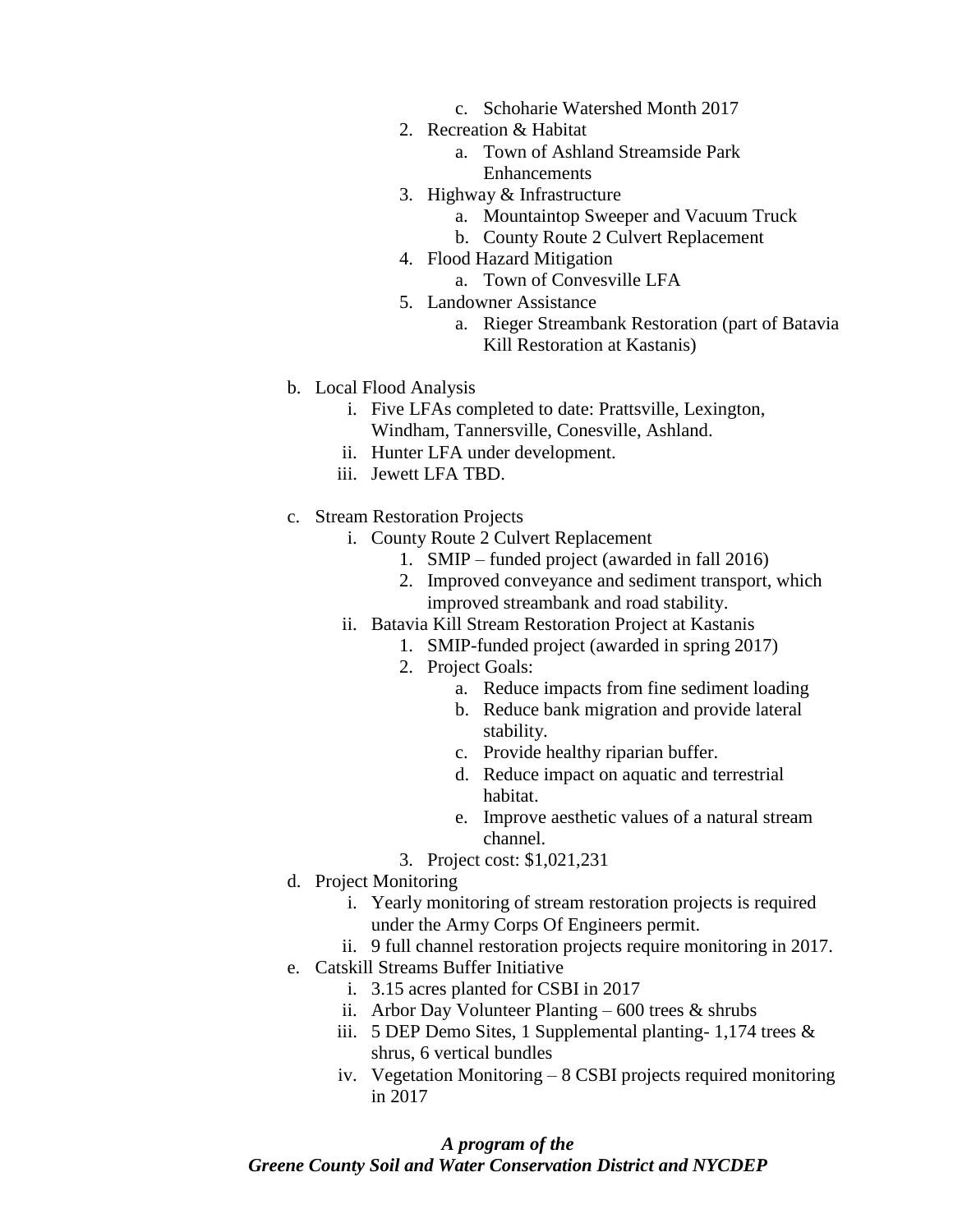- f. Plant Materials Center
	- i. Spring 2017 volunteer & staff potting-up events for over 5,000 bare root trees and shrubs
	- ii. 6,774 total trees & shrubs planted in the Schoharie Watershed in 2017
- g. Stream Feature Inventories
	- i. Batavia Kill stream feature inventory completed in 2017
	- ii. West Kill stream feature inventory planned for 2018
- h. Education & Outreach
	- i. 530 participants at our education programs in 2017.
	- ii. Enviroscape School visits for all schools within Schoharie Watershed (109 participants).
	- iii. Schoharie Watershed Summit (89 participants)- *Forests of the Future: Predictions for the Schoharie Watershed*
	- iv. NYSDEC 4- Hour Erosion & Sediment Control Training Workshop (50 participants)
	- v. Hunter-Tannersville Student Photography Bus Tour (9 participants)
	- vi. Schoharie Watershed Month (244 participants)
	- vii. Habitat and Hemlock Health Guided Hike (7 participants)
	- viii. What's a Watershed Program (22 participants)
- i. Highway Updates
	- i. 9 acres at 18 sites hydroseeded in 2017
- 3. Action Plan
	- a. Provides the Schoharie Watershed Stream Management Program's activities, projects and programs that are planned for 2018-2020 as well as program accomplishments.
	- b. Comments from Schoharie Watershed Advisory Committee due May  $4^{\text{th}}$ , 2018.
- 4. Abbe Martin presented on the following Round 17 SMIP Applications:

# a. **Education & Outreach**

- i. **Schoharie Watershed Month**
	- 1. Funding Requested: \$4,133.75
		- 2. In-kind Contribution: \$0
	- 3. *GCSWCD staff recommendation to fund at the level requested.*
	- 4. **Resolution #2 of 2018 –** motion to approve request by Steve Walker, seconded by James Lawrence, all other present members in favor. Committee approved \$4,133.75 in funding for the  $9<sup>th</sup>$ Annual Schoharie Watershed Month.

# ii. **Stormwater Floodplain Simulation System**

- 1. Funding Requested: \$1,600
- 2. In-kind Contribution: \$0
- 3. *GCSWCD staff recommendation to fund at the level requested.*
- 4. **Resolution #3 of 2018** motion to approve request by Leigh McGunnigle, seconded by Mike McCrary, all other present members in favor. Committee approved \$1,600 in funding for the Stormwater Floodplain Simulation System.
- iii. **Windham Path Phase 3 Kiosk/Windham Multi-Use trail system – Educational Kiosk and Signage**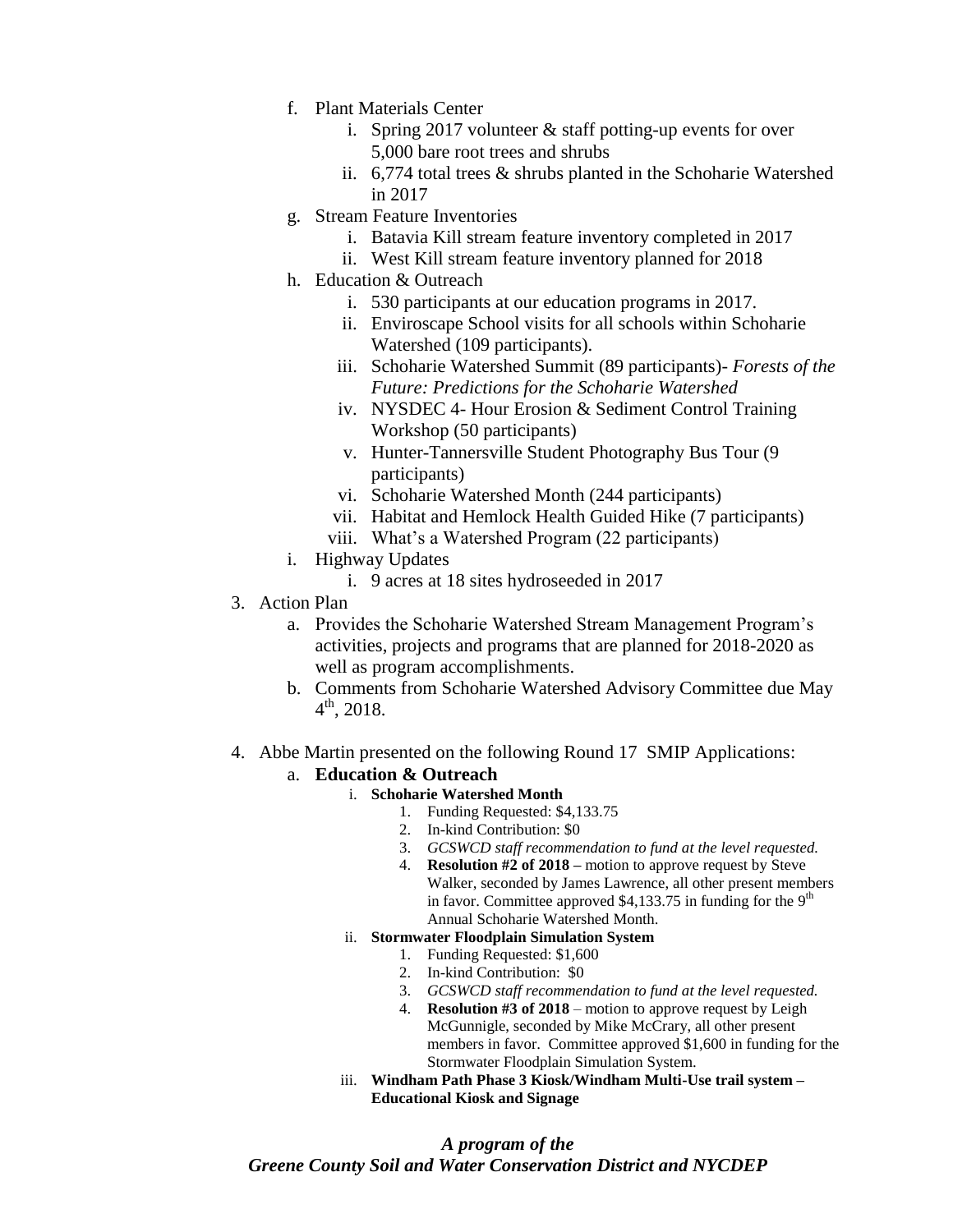- 1. Funding Requested: \$12,400.00
- 2. In-kind Contribution: \$5,000
- 3. WARF is seeking to repurpose \$3,800 in funding (Round 14) for an educational kiosk originally approved for Hensonville to the newly proposed location of Maplecrest.
- 4. In addition to the WARF request to change the location of the kiosk, WARF is also seeking funds to support the construction of the education kiosk that will serve as the entry point to the Windham Multi-Use Trails in the Hamlet of Maplecrest.
- 5. *GCSWCD staff recommendation to support change in kiosk location and additional funds for kiosk construction, contingent upon regulatory approvals (ie. FEMA for redevelopment of buyout parcels).*
- 6. **Resolution #3 of 2018 –** motion to separate the two requests by Mike McCrary, seconded by Beverly Dezan, Lori Torgersen abstained, all other present members in favor.
- 7. **Resolution #4 of 2018 –** motion to approve repurposing request by Mike McCrary, seconded by Lynn Byrne, Lori Torgersen abstained, all other present members in favor. Committee approved change in location for kiosk, from Hensonville to Maplecrest.
- 8. Town has approved kiosk location on Town of Windham property (Steve Walker).
- 9. **Resolution #5 of 2018 –** motion to approve request by Mike McCrary, seconded by Steve Walker, Lori Torgersen abstained, all other present members in favor. Committee approved \$12,400 for additional funding to support signage and kiosk for Windham Multi-Use Trail System – Educational Kiosk and Signage.

## b. **Landowner Assistance**

## i. **Tree Planting along the West Kill**

- 1. Funding Requested: \$500
- 2. In-kind Contribution: \$1000
- 3. *GCSWCD staff referred to Catskill Stream Buffer Initiative.*
- 4. Landowner will be working with L.Weyeneth (CSBI Coordinator) on a riparian planting for this property.

# **ii. County Route 78 Culvert on Tributary to East Kill Bed Stabilization**

- 1. Funding Requested: \$150,000
- 2. In-kind Contribution: \$150,000
- 3. *GCSWCD staff recommendation to fund at level requested.*
- 4. **Resolution #6 of 2018 –** motion to approve request by James Lawrence, seconded by Steve Walker, Mike McCrary abstained, all other present members in favor. Committee approved \$150,000 in funding for County Route 78 Culvert on Tributary to East Kill Bed Stabilization.

#### c. **Planning & Assessment**

i. **No applications submitted.**

#### d. **Highway & Infrastructure**

- i. **County Route 2 Culvert on Tributary to Little West Kill**
	- 1. Funding Requested: \$100,000
	- 2. In-kind Contribution: \$150,000
	- 3. *GCSWCD staff recommendation to fund at the level requested.*
	- 4. **Resolution #7 of 2018 –** motion to approve request by James Lawrence, seconded by Eric Dalhberg, all other present members in favor. Committee approved \$100,000 for the County Route 2 Culvert on Tributary to Little West Kill.
- ii. **County Route 78 Culvert on Tributary to East Kill**

# *A program of the Greene County Soil and Water Conservation District and NYCDEP*